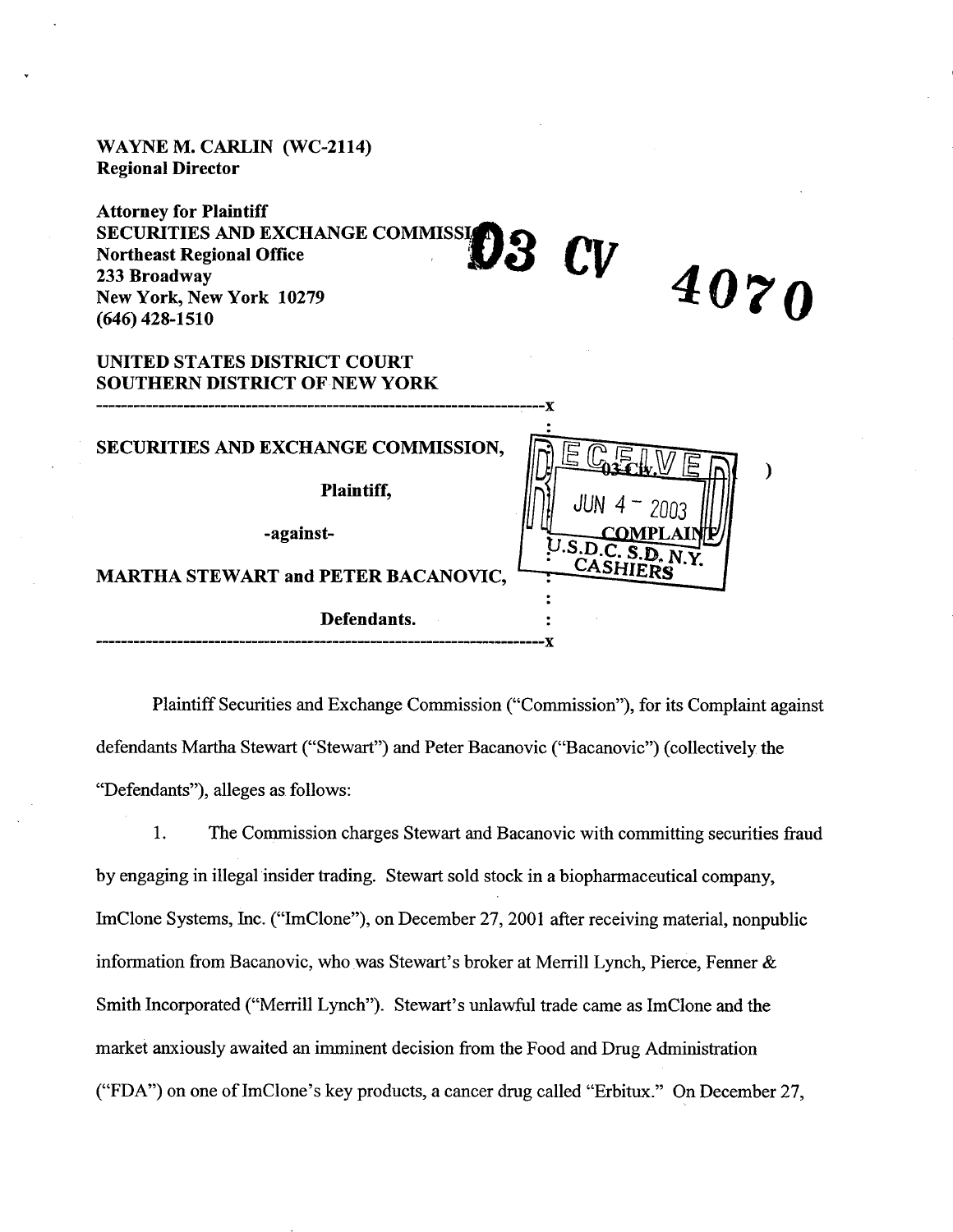2001, Bacanovic learned that two of his other clients -ImClone CEO Samuel Waksal ("Waksal") and his daughter Aliza Waksal  $-$  had placed orders to sell all of the ImClone stock they held at Merrill Lynch. In violation of Merrill Lynch policies governing the confidentiality of client transactions, Bacanovic instructed his assistant, Douglas Faneuil ("Faneuil"), to tell Stewart about the Waksals' sell orders, which were not public information. Information that the Waksals' were selling would have been important to the reasonable investor because, among other things, those sell orders signaled insider pessimism about the anticipated FDA decision, the prospects for Erbitux, and the future of ImClone.

2. Promptly upon learning that the Waksals were selling or attempting to sell all of their ImClone stock at Merrill Lynch, Stewart placed an order to sell all 3,928 shares of her ImClone stock. The following evening, December 28, JmClone announced disappointing news about Erbitux: that the FDA had issued a Refusal to File ("RTF") letter to ImClone stating that the ImClone's application for Erbitux was deficient and would not be filed for review. This meant a major setback for ImClone's efforts to bring Erbitux to market. By the end of the next trading day, December 31, the price per share of ImClone stock had dropped 16 percent. By selling when she did, Stewart avoided losses of \$45,673.

3. By the conduct alleged herein, the Defendants, directly or indirectly, have engaged, and, unless enjoined, and restrained, will again engage, in transactions, acts, practices or courses of business that constitute violations of Section 17(a) of the Securities Act of 1933 ("Securities Act"), 15 U.S.C. \$77q(a), Section 10(b) of the Securities Exuhange Act of 1934 ("Exchange Act"), 15 U.S.C. \$78j(b), and Rule lob-5, 17 C.F.R. \$240.10b-5, thereunder.

 $\overline{2}$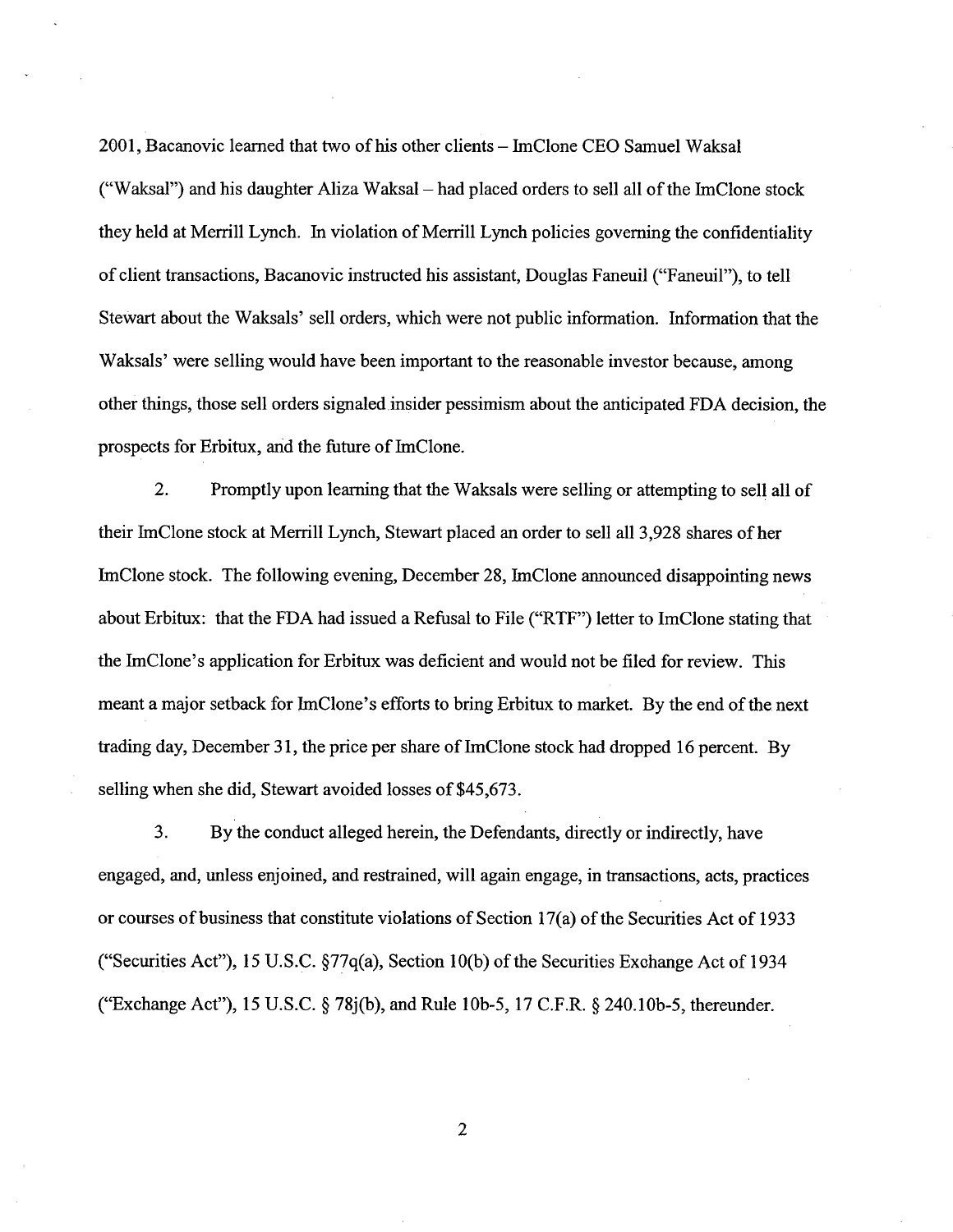### **JURISDICTION AND VENUE**

4. The Commission brings this action pursuant to its authority under Section 20(b) of the Securities Act, 15 U.S.C.  $\S 77t(b)$ , and Section 21(d) of the Exchange Act, 15 U.S.C.  $\S$ 78u(d), to enjoin the Defendants from engaging in the transactions, acts, practices, and courses of business alleged in this Complaint, for disgorgement of the losses avoided and prejudgment interest thereon, and for civil penalties pursuant to Section 20(d) of the Securities Act, 15 U.S.C. § 77t(d), and Section 21(d) of the Exchange Act, 15 U.S.C. **fj** 78u(d)(3). The Commission also brings this action pursuant to Section 21A of the Exchange Act, 15 U.S.C.  $\S$  78 $u$ -1, for civil penalties against the Defendants under the Insider Trading and Securities Fraud Enforcement Act of 1988 ("ITSFEA"). In addition, the Commission seeks an order barring Stewart from acting as a director of, and limiting her activities as an officer of, any issuer that has a class of securities registered pursuant to Section 12 of the Exchange Act, 15 U.S.C. \$ 78 1, or that is required to file reports pursuant to Section 15(d) of the Exchange Act, 15 U.S.C. \$78o(d). The Commission also seeks such other relief as the Court may deem appropriate.

**5.** The Defendants, directly or indirectly, singly or in concert, made use of the means or instruments of transportation or communication in, or the means or instrumentalities of, interstate commerce, or of the mails, or of any facility of any national securities exchange, in connection with the transactions, acts, practices, and courses of business alleged herein. Certain of the alleged transactions, acts, practices, and courses of business occurred in the Southern District of New York, including, but not limited to, Bacanovic's tipping, through Faneuil, of material nonpublic information to Stewart and Stewart's sale of ImClone stock. Accordingly, this Court has jurisdiction over this action, and venue is proper in this district, pursuant to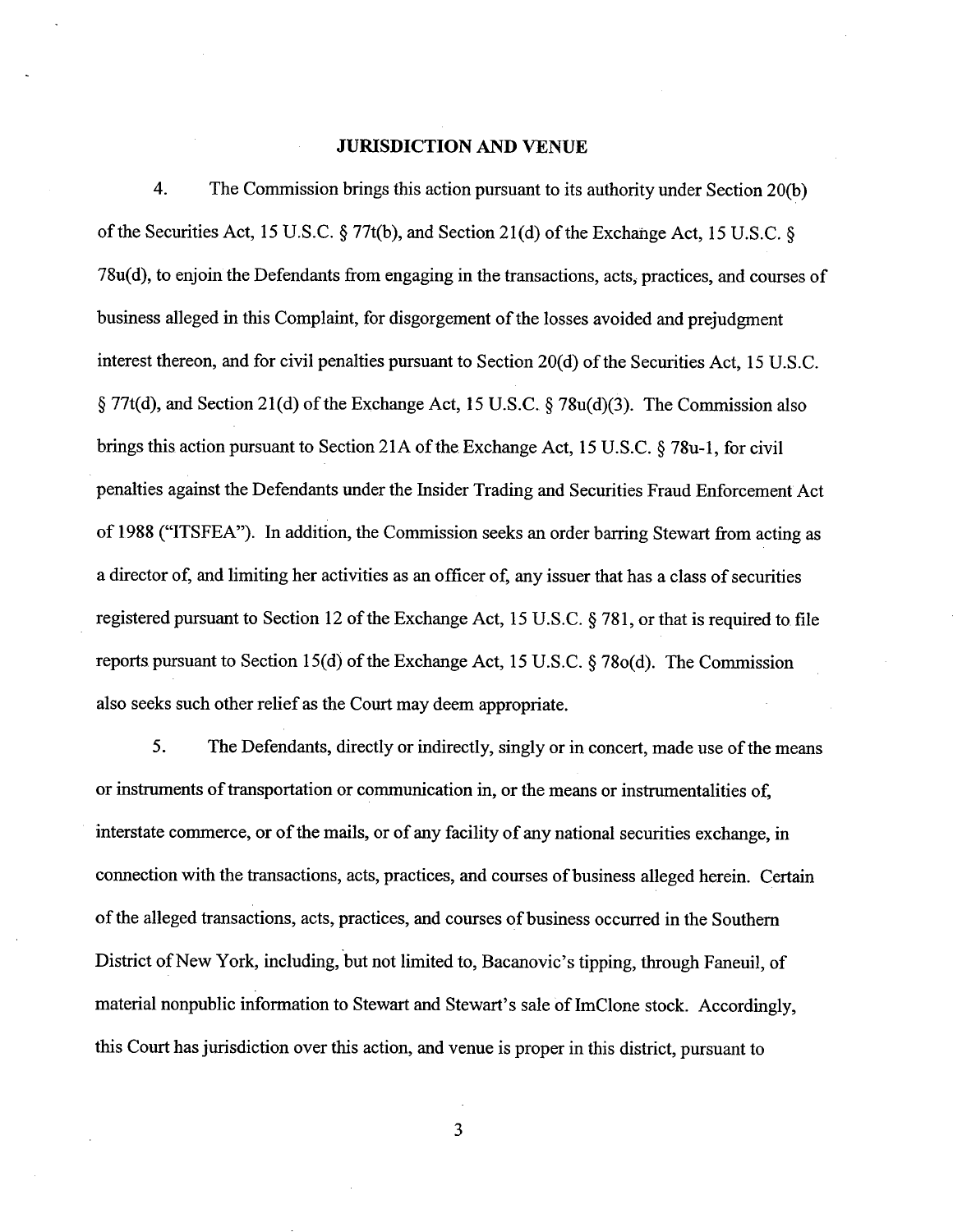Sections 20(b) and 22(a) of the Securities Act, 15 U.S.C. §§ 77t(b), 77v(a), and Sections 21(d), 21A, and 27 of the Exchange Act, 15 U.S.C. \$\$78u(d), 78u-1, and 78aa.

### RELEVANT INDIVIDUALS AND ENTITIES

#### **A.** Defendants

**6.** Stewart, 61, is a media personality and authority on homemaking, cooking, decor, and other activities related to the home. Earlier in Stewart's career, in the late 1960's and early 1970's, Stewart was a registered representative for the broker-dealer, Pearlberg, Monness, Williams & Day. She is now the CEO and Chairman of Martha Stewart Living Omnimedia, Inc. ("MSO"), which, according to its most recent 10-K filed on March **3**1,2003, is a media and retail company that focuses on "the domestic arts, providing consumers with the how-to ideas, information, merchandise and other resources they need to raise the quality of living in and around their homes." From June 2002 to October 2002, Stewart was a member of the Board of Directors of the New York Stock Exchange, Inc., and she is currently a member of the Board of Directors of Revlon, Inc. Stewart owns approximately 61% of the equity and 94% of the voting power of MSO, through her ownership of Class A and Class B shares of MSO. In an affidavit dated August 23,2002, Stewart invoked her Fifth Amendment privilege against selfincrimination in response to a Commission investigative subpoena to testify about the events alleged in this Complaint.

7. Bacanovic, 41, was, as of December 2001, a registered representative employed by Memll Lynch. He has received Series 7,63 and *65* securities licenses. His clients included Stewart, Waksal, and Waksal's daughter, Aliza. In June 2002, Merrill Lynch suspended Bacanovic indefinitely with pay. On October 2, 2002, Merrill Lynch terminated Bacanovic's

 $\overline{4}$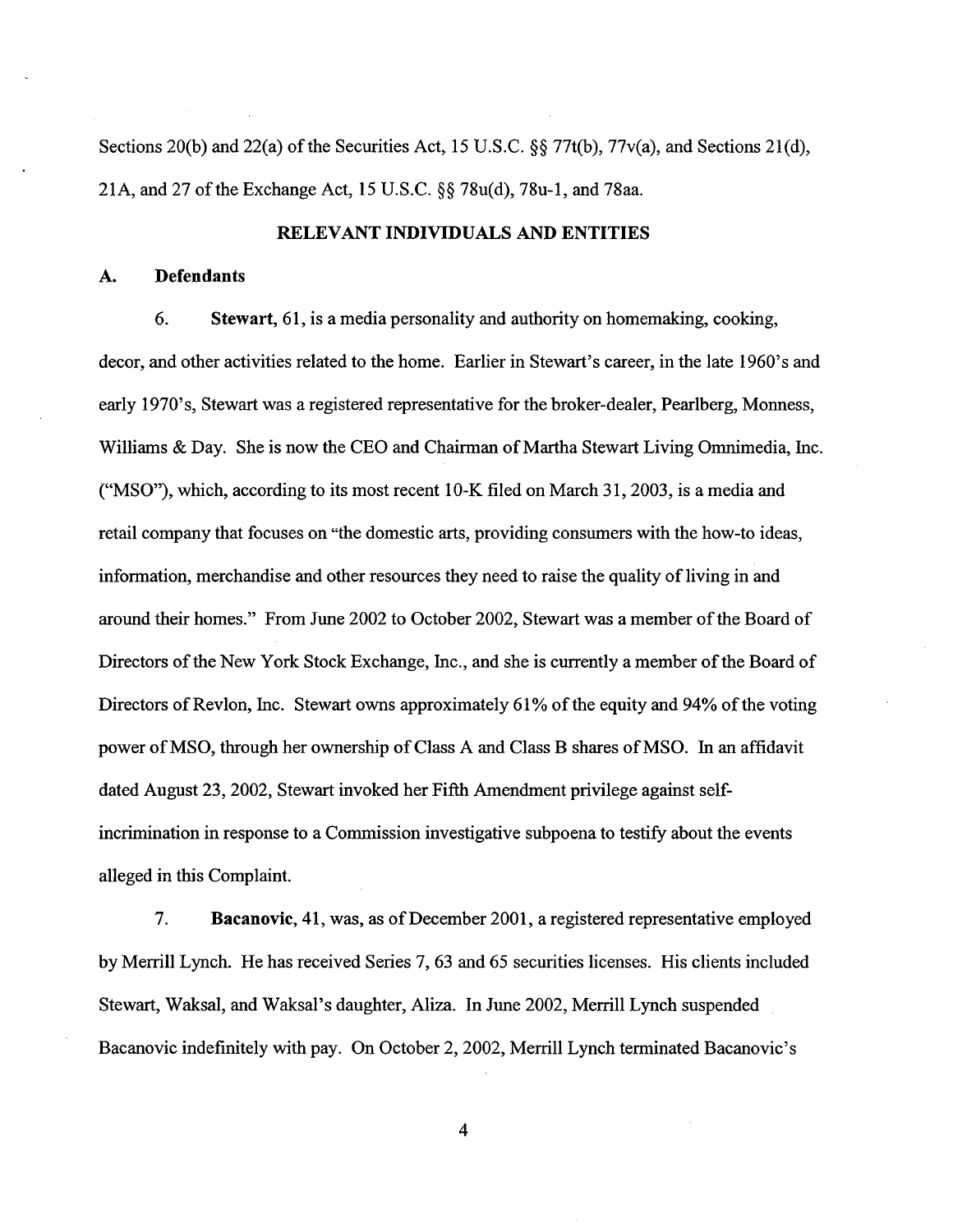employment. On February 13,2002, Bacanovic gave sworn testimony before the Commission staff in the investigation preceding this Complaint. On September 18,2002, in response to a Commission investigative subpoena to testify about the events alleged in this Complaint, Bacanovic invoked his Fifth Amendment privilege against self-incrimination.

B. Others

**8.** Faneuil, 27, was, as of December 2001, a registered representative employed by Merrill Lynch and worked as Bacanovic's assistant. On October 2,2002, Faneuil pleaded guilty to a federal misdemeanor for accepting gifts fiom Bacanovic in exchange for failing to inform the Commission and the FBI of Stewart's and Bacanovic's illegal conduct relating to the matters alleged in this Complaint. Also on October 2,2002, Merrill Lynch terminated Faneuil's employment.

9. ImClone is a Delaware corporation headquartered in New York, New York. During 2001, ImClone's securities were registered with the Commission pursuant to Section 12(g) of the Exchange Act and traded on The Nasdaq Stock Market. ImClone is a biopharmaceutical company currently developing several cancer treatments, including its lead product, Erbitux.

### STEWART'S AND BACANOVIC'S ILLEGAL CONDUCT

### Background

10. Stewart became friendly with Waksal in the early 1990s. Waksal is the cofounder of ImClone and, until May 22,2002, was ImClone's CEO. As of December 27,2001, Stewart owned 3,928 shares of ImClone stock. In addition, as of December 27,2001, Stewart,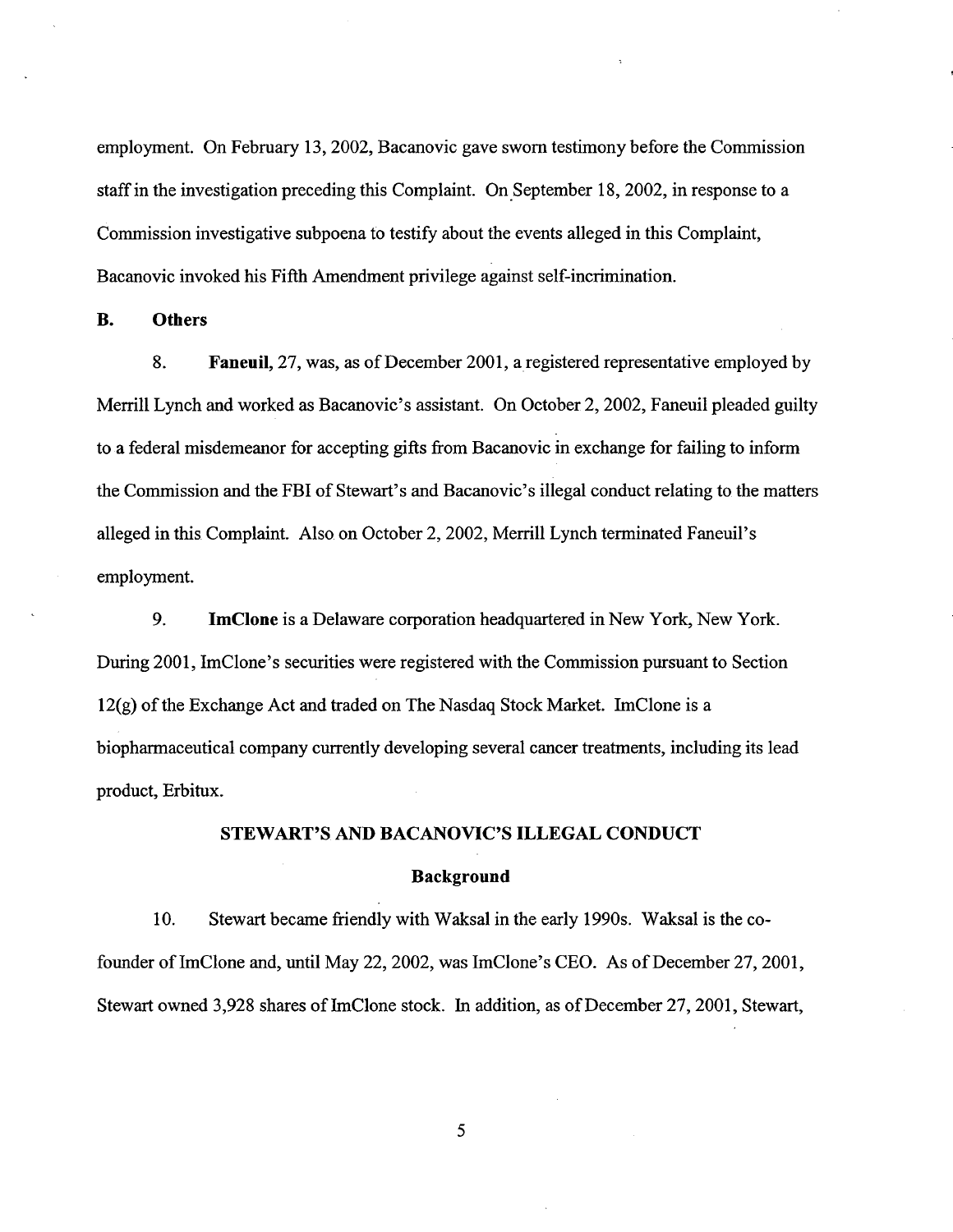Waksal, and Waksal's daughter, Aliza Waksal, all had brokerage accounts with Bacanovic at Merrill Lynch, and Stewart knew that Waksal had an account with Bacanovic.

11. Stewart and Bacanovic have known each other since the mid-1980s. Stewart had been Bacanovic's client since the mid-1990s and was one of his most important clients. Bacanovic handled Stewart's pension, her personal accounts, and MSO's 401(k) plan. Bacanovic also administered the Friends and Family program for the MSO PO and the Employee Stock Option Program for MSO. Many MSO employees used Bacanovic as their financial adviser.

12. Bacanovic has known Waksal since 1989, when a fiiend of Waksal introduced them. On Waksal's invitation, Bacanovic joined ImClone and worked for the company's marketing department fiom June 1990 to July 1992. Waksal opened an account with Bacanovic at Merrill Lynch in 1994.

13. Since 1992, Waksal and his brother, Harlan Waksal, had devoted much of ImClone's resources to developing a promising cancer drug, Erbitux, with the objective of obtaining FDA approval and bringing Erbitux to market. On October 31, 2001, ImClone submitted to the FDA the final substantial portion of its rolling application for approval, called a "Biologics License Application" or "BLA." ImClone's October 31 submission of its BLA gave the FDA 60 days  $-$  until Monday, December 31  $-$  to decide whether to accept the application for filing. By the end of December 2001, the FDA had three options: it could (1) accept ImClone's BLA for filing; (2) accept the BLA for filing, but simultaneously issue a disciplinary review letter notifying ImClone that the BLA still had serious deficiencies that it would need to correct before the BLA could be approved; or (3) refuse to file the BLA by issuing an RTF letter. The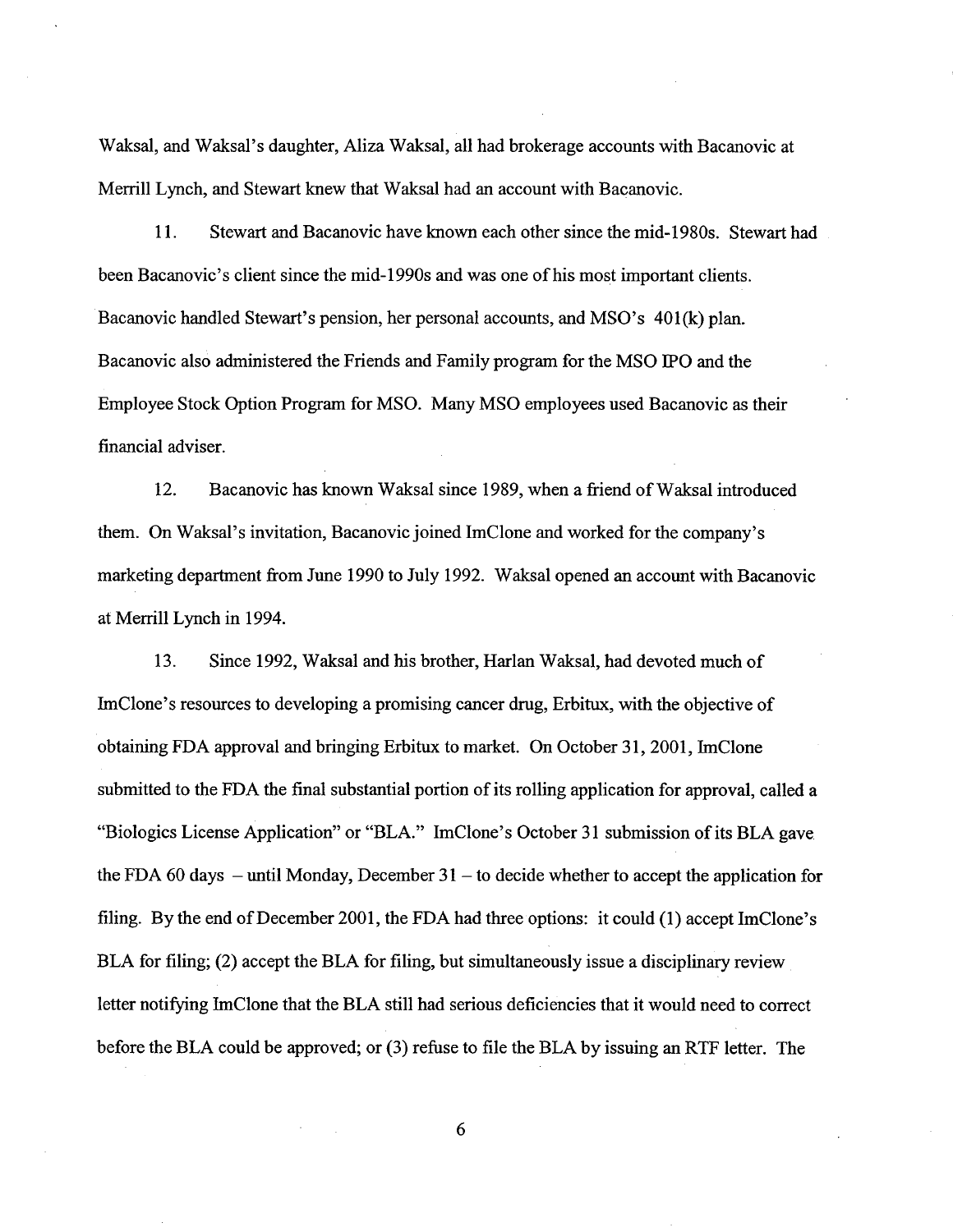issuance of an RTF letter is a disappointing development for an applicant because it means that the applicant must file a new BLA to begin the process again. As of December 27,2001, Stewart knew that lmClone was developing Erbitux and that it was under FDA review

14. In late 2001, the market and ImClone investors anxiously awaited the FDA decision on ImClone's Erbitux application. On December 26, 2001, before any formal action by the FDA, Waksal privately learned that the FDA had decided to refuse to file ImClone's BLA. On December 28, the FDA sent ImClone an RTF letter. After the market closed on December 28, ImClone issued a press release, which disclosed that the FDA had issued an RTF letter. By the close of the next trading day, Monday, December **3**1, the price of ImClone stock dropped 16% to \$46 a share.

15. Early in the morning on December 27,2001, the day before ImClone publicly disclosed that it received an RTF letter from the FDA, Aliza Waksal called Faneuil at Merrill Lynch to place an order to sell all of her ImClone shares. Sam Waksal's accountant also called Faneuil to order the sale of all of the ImClone shares held in Waksal's Merrill Lynch account. Faneuil spent his morning talking to Bacanovic by phone (Bacanovic was vacationing in Florida) and to other Memll Lynch supervisors in New York about whether Waksal could sell his ImClone shares, either directly or through his daughter's account. He also told Bacanovic about Aliza Waksal's sale of ImClone stock.

### **Bacanovic's Duty to Keep Client Transactions Confidential**

16. As of December 27, 2001, the Waksals' efforts and instructions to sell their ImClone stock were not public and Merrill Lynch policies specifically required employees to keep information about those transactions confidential. Indeed, Merrill Lynch had in place at

 $\overline{7}$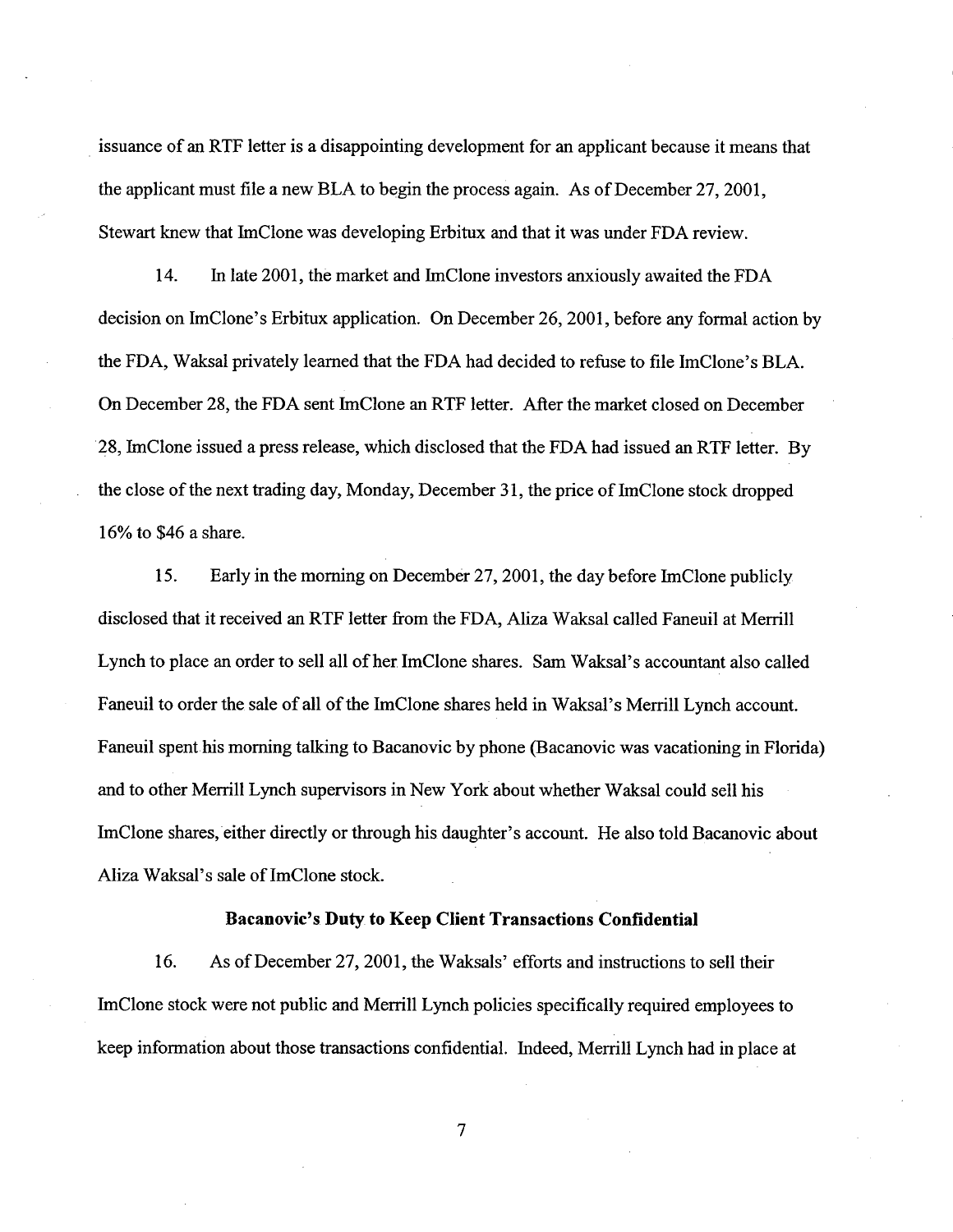least four policies that prohibited employees, such as Bacanovic and Faneuil, from disclosing client transactions to others or effecting trades on information about client securities transactions. These policies included Merrill Lynch's (1) insider trading policy, (2) prohibition on disclosing business and client information, **(3)** policy on protecting the confidentiality of client information, and (4) prohibition on disclosing or using client orders for another client's benefit.

a. The insider trading policy stated, in pertinent part:

U.S. Federal and State securities laws and laws of certain other countries make it unlawful for anyone in possession of non-public material information to take advantage of such information in connection with purchasing or selling securities or recommending to others the purchase of [sic] sale of securities. Such information must not be disclosed to others who may, thereafter, take advantage of it in purchasing or selling securities.

Information is material if a reasonable person would want to consider it in determining whether to engage in a securities transaction or if it could reasonably be expected to affect the market price of a security if it becomes generally known. Information should be considered non-public if it has not been . disclosed in the news media, research reports, corporate public filings or reports, or in some other similar public manner. Nonpublic information should generally be regarded as material unless it is clearly unimportant to investors.

b. The policy limiting disclosure of Merrill Lynch's business and client information

stated, in pertinent part:

You may not discuss the business affairs of any client with anyone, including other employees except on a need-to-know basis. Information or records concerning the business of the Firm and/or its clients may not be released except to persons legally entitled to receive them.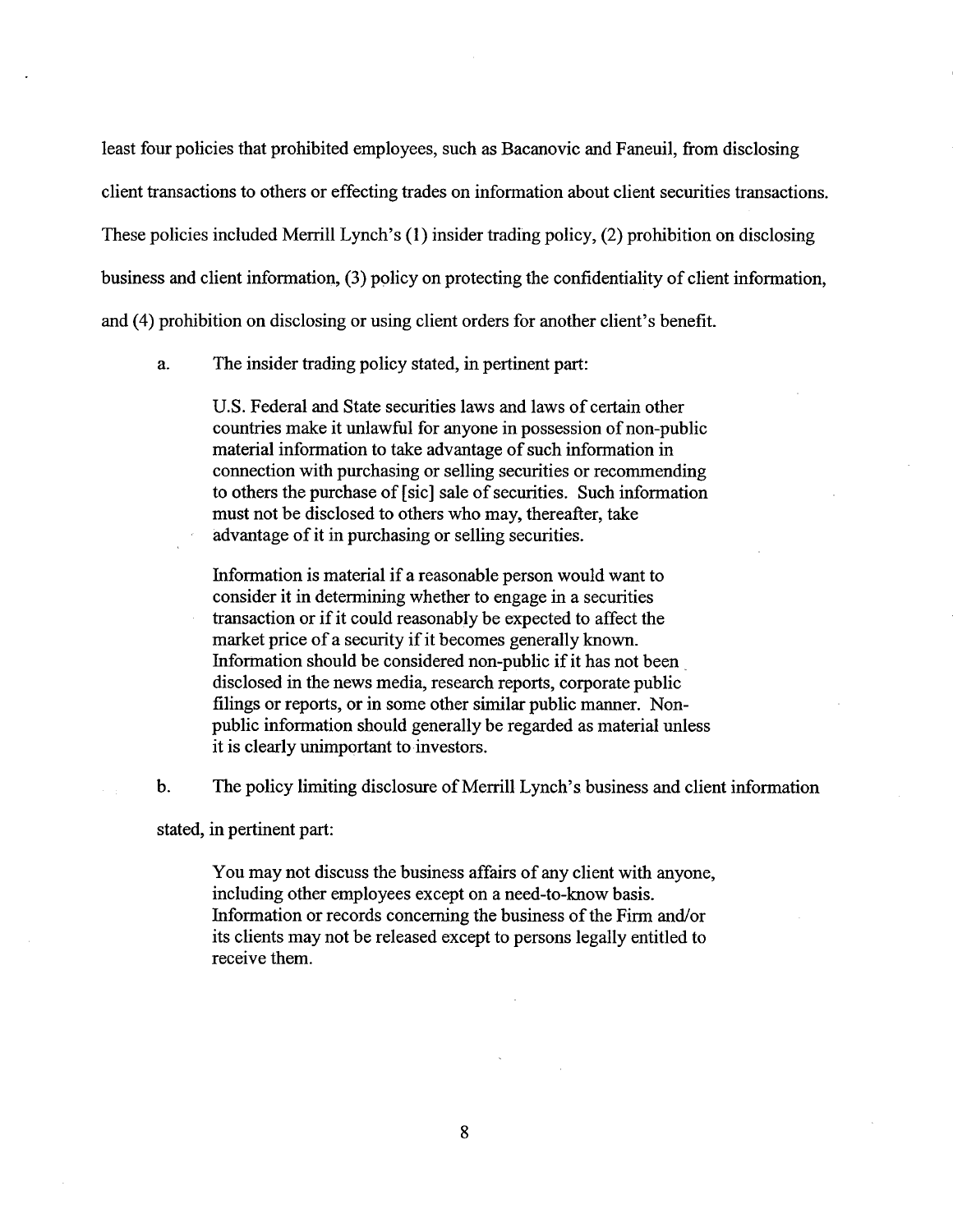c. The policy protecting the confidentiality of client information stated, in pertinent

part:

Merrill Lynch protects the confidentiality and security of client information. Employees must understand the need for the careful handling of this information.

Merrill Lynch's client information privacy policy provides that -- ...

- Employees may not discuss the business affairs of any client with any other employee, except on a strict need-to-know basis.
- We do not release client information, except upon a client's authorization or when permitted or required by law.
- d. The policy prohibiting disclosure of client orders stated, in pertinent part:

Information on client orders may not be disclosed to any other person for other than bona fide business purposes, or used as the basis of any solicitation.

You should not "piggyback;" that is, enter transactions after a client's trades to take advantage of perceived expertise or knowledge on the part of the client. If the client's successful trading pattern arose from an improper element such as inside information, you (and the Firm) could be subject to a regulatory or criminal investigation or proceeding.

17. During December 2001 and all other times relevant herein, Bacanovic was aware

of the Memll Lynch policies alleged in paragraph 16, above. For example, On August 14,2001,

Bacanovic signed an acknowledgement that he had received and read those Merrill Lynch

policies. In addition, in April 2001, Merrill Lynch sent its customers, including Stewart, Merrill

Lynch's "Privacy Pledge" which explained, among other things, that "[wle restrict access to your

personal financial information to personnel who need that information to provide you with our

products and services."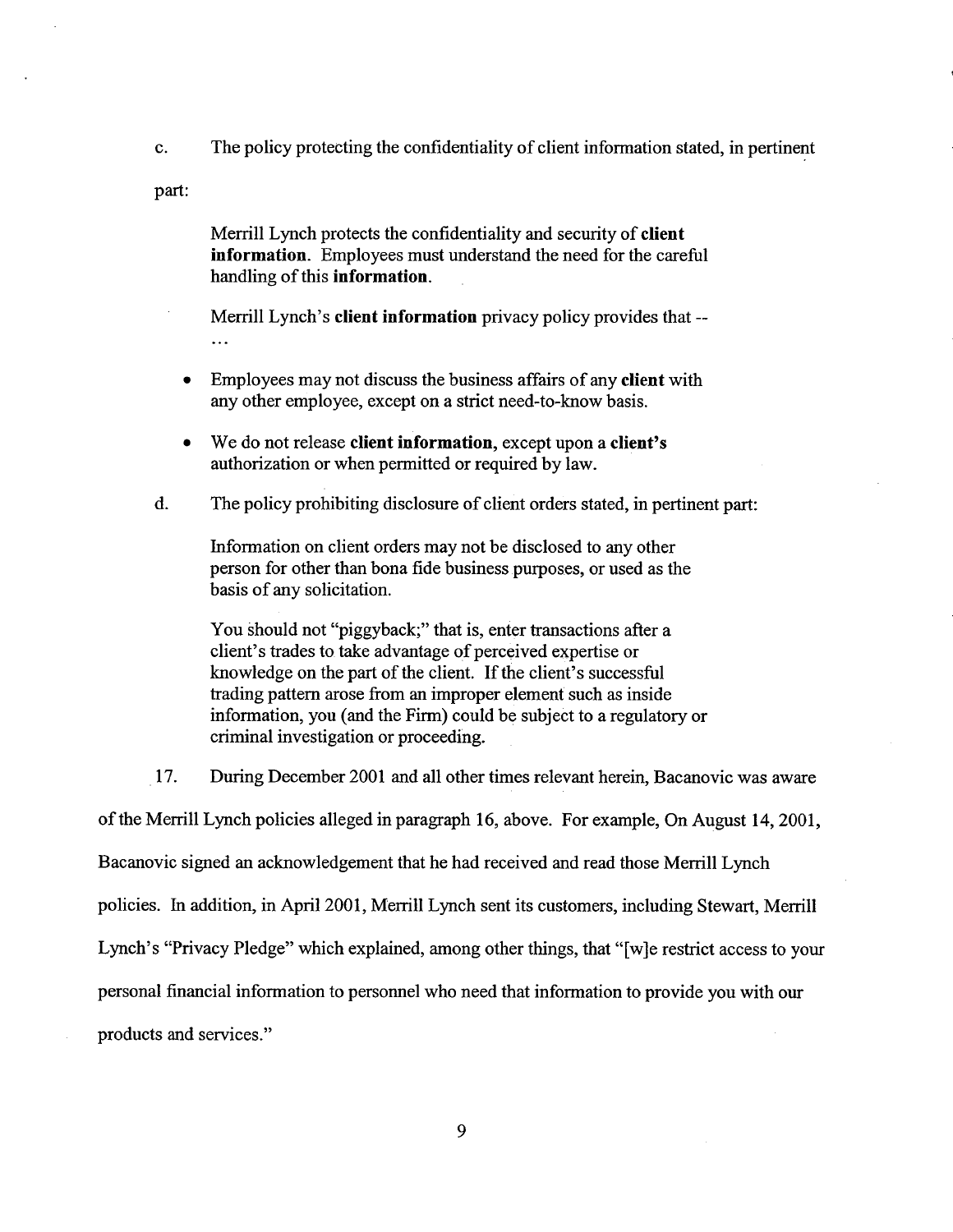#### **Bacanovic Tips Stewart**

18. On the morning of December 27,2001, in response to hearing from Faneuil that Waksal and his daughter had placed orders to sell all of their ImClone stock at Merrill Lynch, Bacanovic told Faneuil to call Stewart with Bacanovic on the line. They did not reach Stewart, but Bacanovic left a message with Stewart's assistant, that "Peter Bacanovic thinks ImClone is going to start trading downward." Later that morning, Bacanovic once again spoke with Faneuil and, in violation of the Merrill Lynch policies set forth in paragraph 16 above, instructed Faneuil to tell Stewart that Waksal and his daughter were selling or attempting to sell their ImClone stock held in their Merrill Lynch accounts.

19. When Bacanovic left his telephone message for Stewart, as set forth in paragraph 18 above, Stewart was on an airplane to Mexico for vacation. During the early afternoon of December 27, the airplane landed to refuel at an airport in San Antonio, Texas and Stewart checked her messages. After receiving Bacanovic's message from her assistant, Stewart had her assistant connect her to Merrill Lynch. Faneuil answered and, pursuant to Bacanovic's instructions, told Stewart that Waksal and his daughter were selling or attempting to sell all of their ImClone shares at Merrill Lynch and that Bacanovic believed that Stewart might wish to act on that information. Stewart asked Faneuil for the current market price of ImClone shares and was given a quote of approximately \$58 per share. Stewart then instructed Faneuil to sell all of her ImClone shares. Faneuil immediately placed an order to sell all 3,928 of Stewart's ImClone shares and that order was executed at an average price of \$58.43. Stewart then immediately called Waksal, and left the following message: "Martha Stewart something is going on with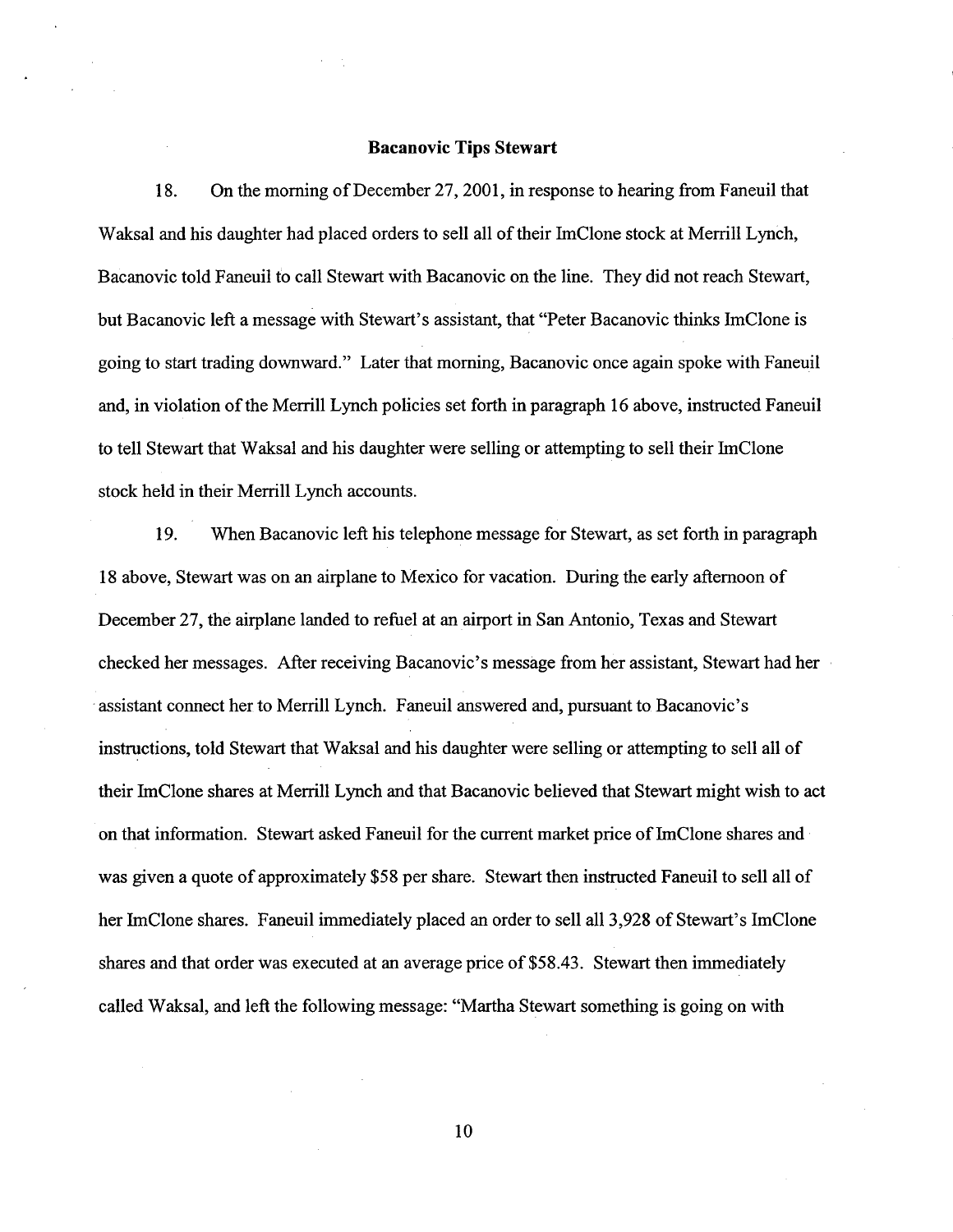ImClone and she wants to know what...." By selling one day before ImClone announced that the FDA had issued an RTF letter, Stewart avoided losses of \$45,673.

20. The information that Waksal and his daughter were selling, or attempting to sell, all their ImClone stock at Merrill Lynch was material. For example, against the total mix of information publicly available about ImClone during December 2001, knowledge of efforts by ImClone's CEO and his daughter to sell their ImClone stock would have signaled to the reasonable investor insider pessimism about the FDA's anticipated decision, the prospects for Erbitux, and the future of ImClone. The information about the Waksals' efforts to sell their ImClone stock is the type of information that ordinarily derives its utility from securities trading. For example, the Merrill Lynch policies set forth in paragraph 16 above, and the media – including *The Wall Street Journal's* periodic column "Insider Trading Spotlight" and investor newsletters and websites -recognize that investors look to information about trading by insiders at a company to inform their investment decisions about a company.

21. Bacanovic knew or acted in reckless disregard of the fact that information about the Waksals' efforts to sell their ImClone stock was nonpublic and that, by communicating that information to Stewart, Bacanovic was breaching his duty of confidentiality to Merrill Lynch. Bacanovic benefited from his illegal tip by, for example, improving his relationship with Stewart, an important client of Bacanovic. Stewart knew or acted in reckless disregard of the fact that information about the Waksals' efforts to sell their ImClone stock was nonpublic and that Bacanovic had communicated that information to her in breach of Bacanovic's duty of confidentiality to Memll Lynch.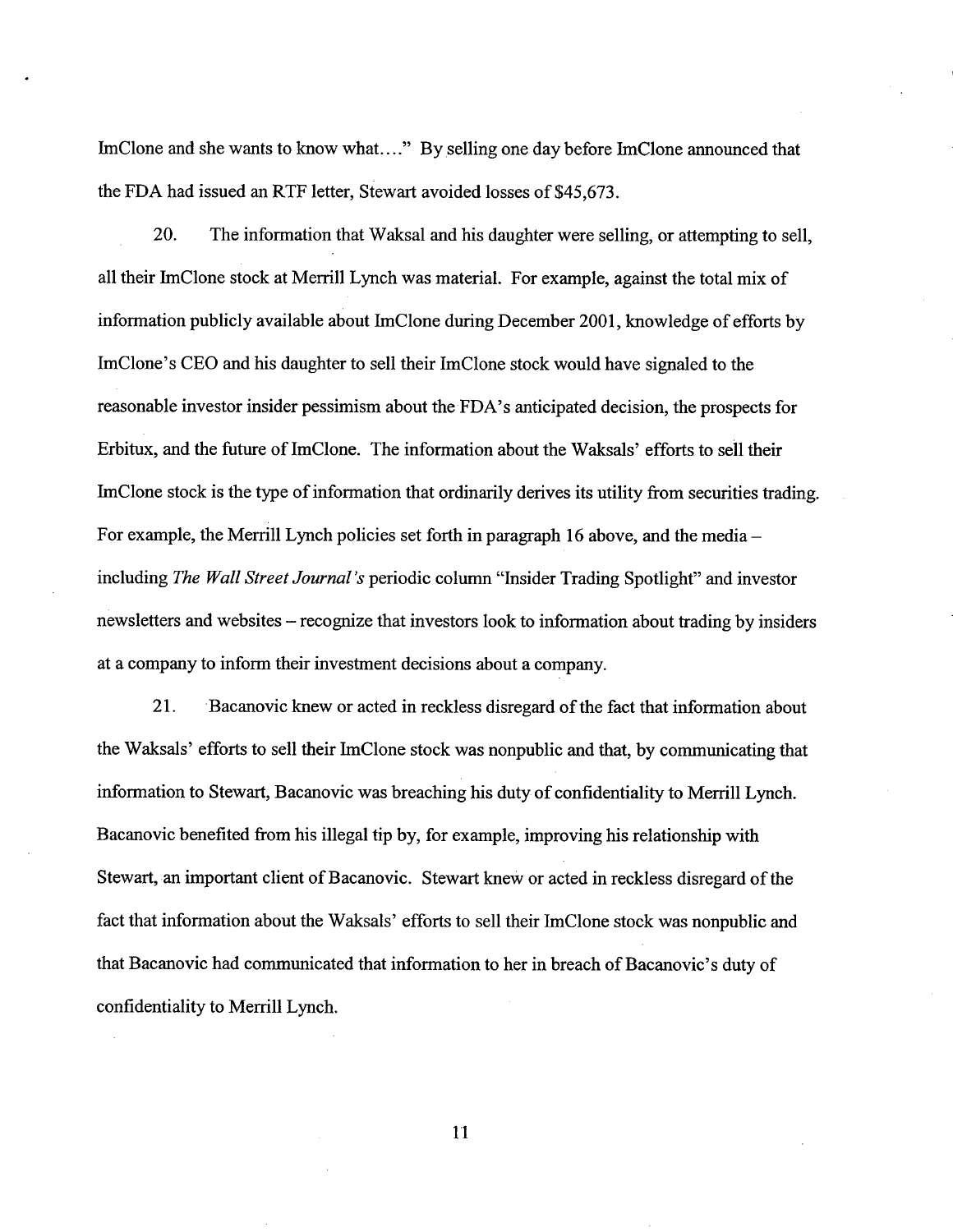#### **Stewart's and Bacanovic's Attempts to Conceal their Illegal Conduct**

22. On multiple occasions, the Defendants lied to the Commission's staff, the United States Attorney's Office for the Southern District of New York ("USAO"), and the FBI (collectively, the "Government") about the events of December 27,2001 and the facts surrounding Stewart's sale of ImClone stock. The Defendants did so because they knew that their conduct on December 27,2001 was unlawful and sought to conceal the true facts.

23. The Defendants fabricated an alibi for Stewart's trade and misrepresented facts concerning Stewart's trade. In interviews on February 4 and April 10,2002 with the Government, Stewart falsely stated, among other things, that: (1) she sold her ImClone stock because she and Bacanovic had decided in November or December that she would sell if ImClone's stock price fell below \$60 per share; (2) she placed her order directly with Bacanovic, not Faneuil; (3) she did not know whether Waksal was Bacanovic's client; and (4) she had no recollection of being told that any of the Waksals were selling their ImClone stock.

24. Bacanovic, in sworn testimony before the Commission staff, told falsehoods similar to those alleged in paragraph 23, above. Bacanovic testified that, on December 20, 2001, he and Stewart had a telephonic meeting to review her entire stock portfolio and make decisions about which of the dozen or so stocks she held in her portfolio they could sell for a loss. He further testified that in the course of this review, Bacanovic suggested that Stewart sell all of her ImClone shares. According to Bacanovic, Stewart resisted the idea at first, telling Bacanovic that Erbitux was a promising drug that was so close to FDA approval. Bacanovic testified that on that date, December 20,2001, when ImClone was trading at between \$61 and \$64 per share, Bacanovic was able to convince Stewart to sell ImClone if it fell below \$60 per share.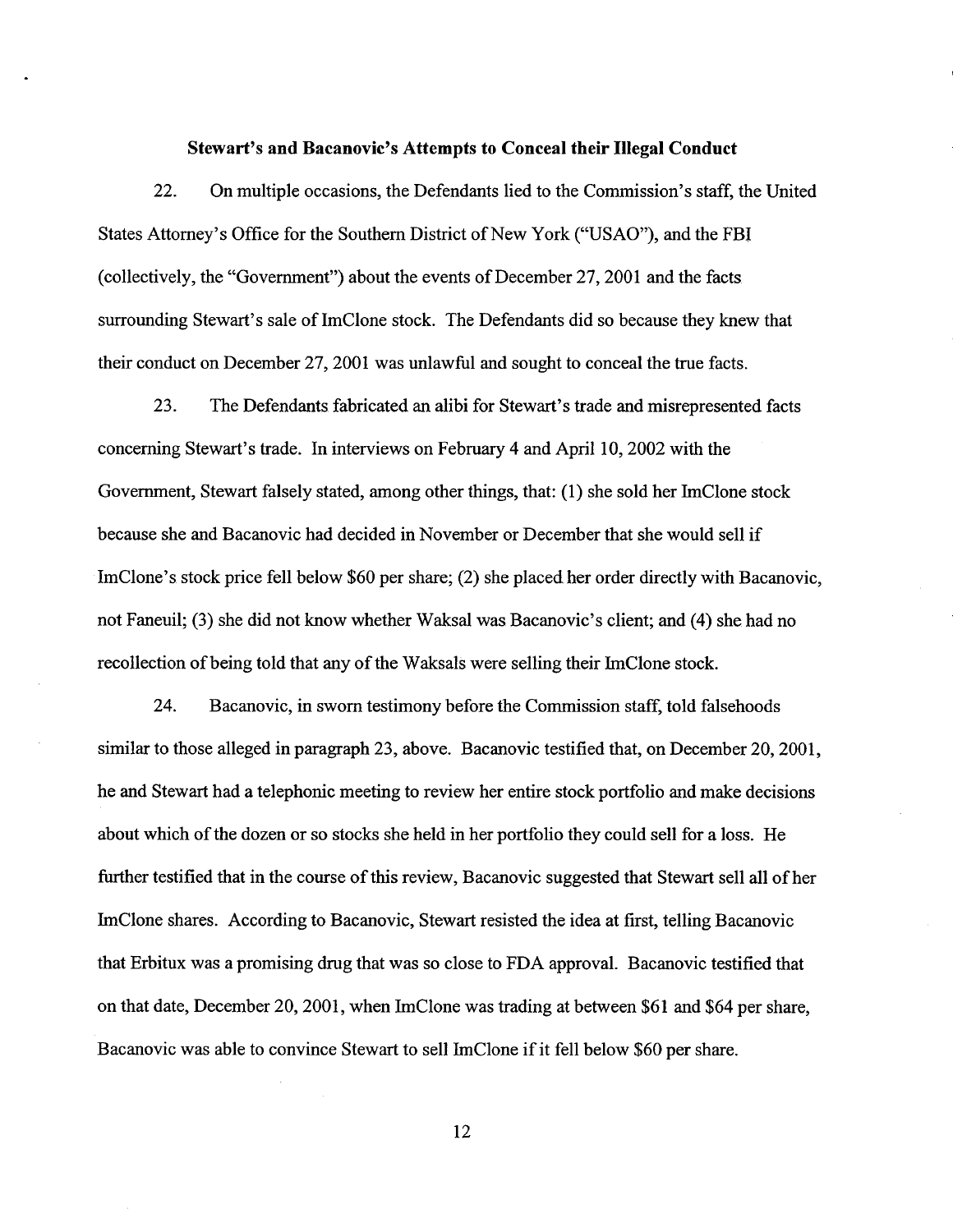25. In fact, Bacanovic and Stewart never entered into an agreement to sell Stewart's ImClone stock if the price fell below \$60. Rather, Stewart and Bacanovic fabricated this story some time after December 27,2001, when Merrill Lynch and the Commission staff began to question Bacanovic and Faneuil about the trade. Moreover, as of December 27,2001, Stewart knew that Waksal had a brokerage account with Bacanovic. Stewart lied when she stated she had no recollection of Bacanovic telling her that any of the Waksals were selling their ImClone shares, and Bacanovic lied when he stated that he did not tell Stewart that Waksal was selling his ImClone shares. In addition, Bacanovic compensated Faneuil, and offered Faneuil additional vacation and free airline tickets, for not informing the Commission staff of the true facts surrounding Stewart's sale. In June 2002, Stewart repeated elements of her false alibi in public statements as part of her continuing effort to conceal the truth.

26. After the investigation into Stewart's ImClone trade commenced, Stewart tampered with and altered an important piece of evidence. On or about January 30,2002, Stewart, after completing a phone call with her attorney just days before she was scheduled to meet with the USAO, FBI and Commission staff, altered the electronic text of the message left for her by Bacanovic on the morning of December 27,2001. Stewart changed the message fiom its original text that "Peter Bacanovic thinks ImClone is going to start trading downward," to "Peter Bacanovic re: ImClone." Shortly after she altered the message, Stewart instructed her assistant to return the message to its original form.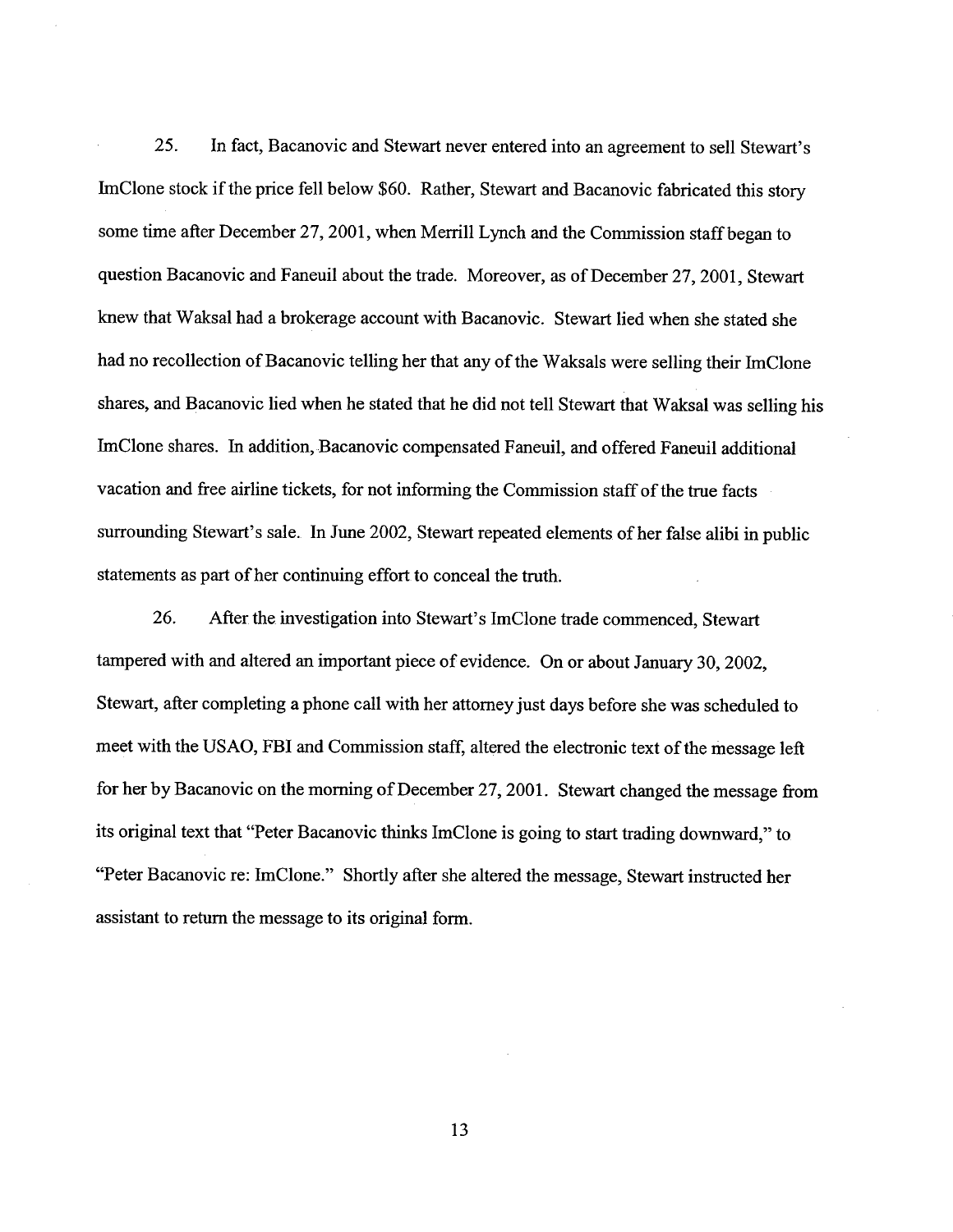#### **CLAIM FOR RELIEF**

## *The Defendants Violated Section 17(a) of the Securities Act, Section 1 O(b) of the Exchange Act and Rule 1 Ob-5 Thereunder*

27. The Commission realleges and incorporates by reference the allegations contained in paragraphs 1 through 26, above.

28. The Defendants, directly or indirectly, singly or in concert, by the use of the means or instruments of transportation or communication in, or the means or instrumentalities of, interstate commerce, or by use of the mails, or of any facility of any national securities exchange, in the offer or sale, and in connection with the purchase or sale, of ImClone securities: (a) employed devices, schemes, or artifices to defiaud; (b) obtained money or property by means of, or otherwise made, untrue statements of material fact or omitted to state material facts necessary in order to make the statements made, in the light of the circumstances under which they were made, not misleading; and (c) engaged in transactions, acts, practices and courses of business which operated or would have operated as a fraud or deceit upon purchasers of ImClone securities and upon other persons, as more fully described in paragraphs 1 through 26.

29. On December 27,2001, Bacanovic, in breach of a fiduciary duty, or other duty arising out of a relationship of trust and confidentiality that he owed to Menill Lynch, conveyed to Stewart, through Faneuil, that the Waksals were selling or attempting to sell all of their ImClone stock at Memll Lynch.

30. While in possession of the information that the Waksals were selling or attempting to sell their ImClone stock, Stewart sold 3,928 shares of ImClone stock on December 27,2001.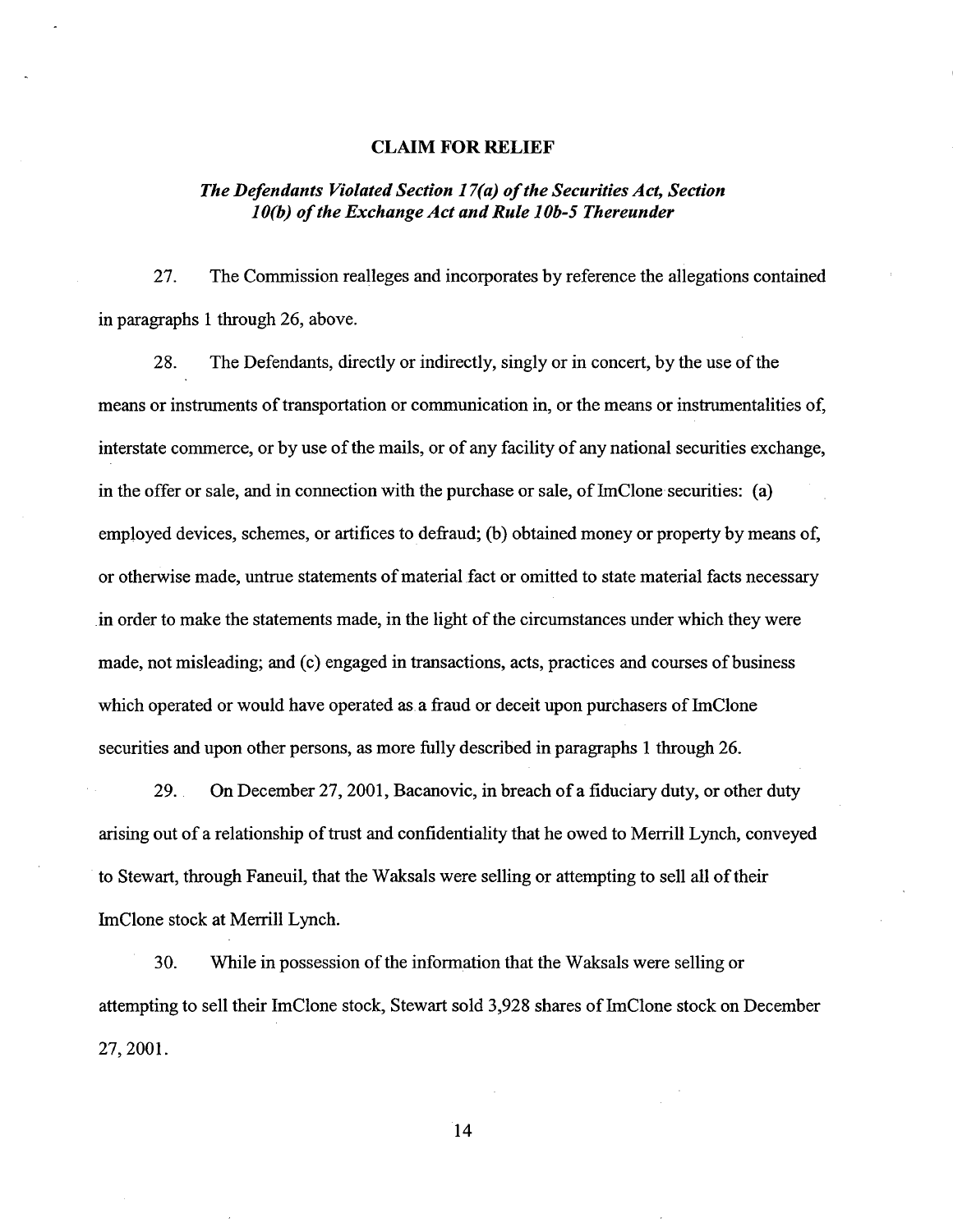3 1. The information that Stewart possessed on December 27,2001, that the Waksals were selling or attempting to sell their ImClone stock, was material and nonpublic.

32. When Stewart sold ImClone securities on December 27,2001, Stewart knew or acted in reckless disregard of the fact that: (1) she possessed confidential information that the Waskals were selling or attempting to sell their ImClone stock; and (2) Bacanovic's conveyance of this material and confidential information to her constituted a breach of fiduciary duty, or other duty arising out of a relationship of trust and confidence, that Bacanovic owed to Merrill Lynch.

33. By reason of the foregoing, the Defendants, singly or in concert, directly or indirectly, violated, and unless enjoined will again violate, Section 17(a) of the Securities Act, Section 10(b) of the Exchange Act and Rule 10b-5 thereunder.

#### **RELIEF SOUGHT**

**WHEREFORE,** Plaintiff respectfully requests a Final Judgment:

**A.** Permanently enjoining the Defendants, their agents, servants, employees, and attorneys, and all persons in active concert or participation with them who receive actual notice of the injunction by personal service or otherwise, and each of them, from future violations of Section 17(a) of the Securities Act, 15 U.S.C. § 77q(a), Section 10(b) of the Exchange Act, 15 U.S.C.  $\S$  78j(b), and Rule 10b-5 promulgated thereunder, 17 C.F.R.  $\S$  240.10b-5;

B. Ordering the Defendants to disgorge, jointly and severally, the losses avoided by Stewart's sale of ImClone securities and to pay prejudgment interest thereon;